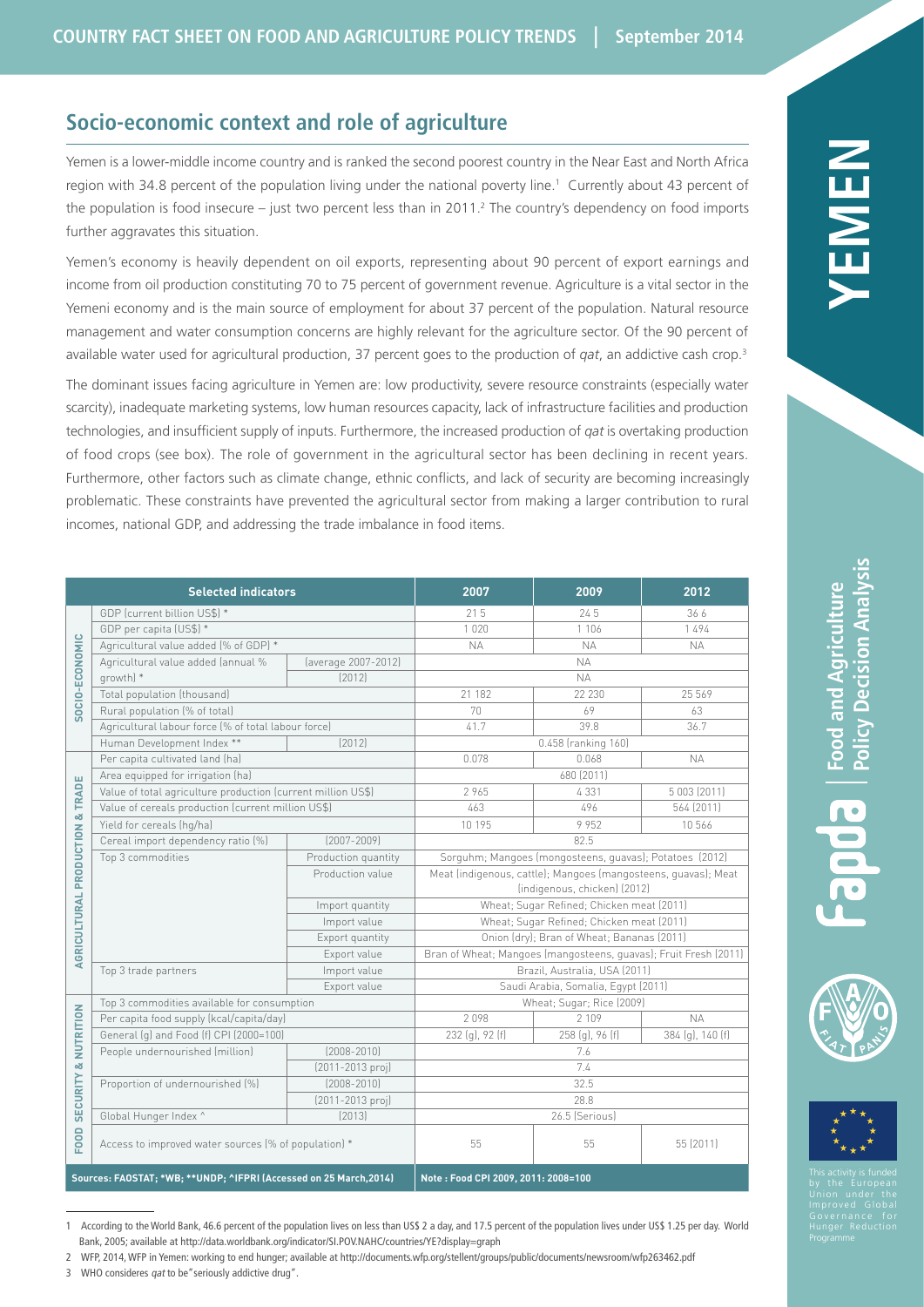# **1. Government objectives in agriculture, food and nutrition security**

The main policy frameworks governing agriculture and economic development in Yemen are the following:

- **i. The 3rd Five-year Socio-Economic Development Plan for Poverty Reduction (DPPR) 2006–2010** focused on improving the enabling environment for investment and stimulating economic growth, resulting in an annual average growth rate of 7.1 percent.
- **ii.** The 4<sup>th</sup> DPPR 2011-2015, identifies four priorities (i) stimulating economic growth and reducing unemployment; (ii) strengthening social protection; (iii) accelerating progress on the Millennium Development Goals; and (iv) enhancing good governance.
- **iii. The National Agriculture Sector Strategy (NASS) 2012– 2016** aims at raising domestic food production, increasing rural incomes and employment, and ensuring sustainability of the environment and natural resources.
- **iv. National Food Security Strategy (NFSS) 2011–2015** states the following objectives: (i) to reduce food insecurity by one third by 2015, (ii) to ensure 90 percent of the population are food secured by 2020, and (iii) to reduce child malnutrition by one percent annually. To achieve these objectives, the NFSS set out a 7-Points Action Plan.4

# **2. Trends in key policy decisions (2007-2013)**

## **2.1 Producer-oriented policy decisions**

In general, the agricultural sector received a very small share of public spending (only 0.4 percent in 2007).<sup>5</sup> Also, limited government capacities disable the provision and development of innovative technologies in crop, livestock and fisheries subsectors, and the enhancement of producers' access to improved inputs and markets. However, based on the NASS's strategic priorities, the government is trying to put emphasis on rebuilding the public investment plan and increase public spending in agriculture.

#### **Provision of input subsidies**

The government has provided modest agricultural input subsidies such as fertilizers and seeds as well as diesel over the period 2007–2013. Moreover, the Ministry of Agriculture and Irrigation (MAI) is expanding cash crop cultivation; for example, providing modest support to coffee production programmes.<sup>6</sup> The Ministry collaborated with the Public Institution for Breeding of Improved Seeds (PIBIS) to distribute seeds and seedlings to farmers at reduced (or even symbolic) prices during the 2007–2013 period. Also, the government launched the National Programme for Production of Grain in 2007, as response to soaring prices and high dependence on food imports. One of its main functions is seed distribution and machinery support for smallholder farmers.

Concurrently, the Ministry of Finance has also transferred extra budget to PIBIS in order to compensate for the increasing price of seeds and fertilizers.

### **Decline in credit allocated to small farmers**

In 2008, the Agriculture and Fisheries Production Promotion Fund allocated budget to the Agriculture Cooperative Credit Bank to be channeled in the form of soft loans to the National Programme for Production of Grain.

The Bank provides loans (short, medium and long) to small farmers; however, due to the Bank's policy of shifting towards commercial activities in 2009, credit allocation to small farmers has gradually decreased by 99 percent from 2005 to 2009.

#### **Focus on land policies to attract investment**

Although another previously adopted law limited foreign land ownership to 49 percent; in September 2007, the Yemeni Cabinet passed legislation allowing foreigners to acquire and own land in order to improve enabling environment and promote investment in the agricultural sector. Moreover, in 2008, the government approved a law for Land Registration based on international best practices. This legislation is an attempt to address land disputes which are a major hindrance to investment.

<sup>4</sup> The 7- Points Action Plan for Achieving Food Security consists of: 1. Reform petroleum subsidies, 2. Improve the business climate, 3. Reduce qat production and consumption, 4. Improve food security risk management, 5.Implement the water-sector strategy, 6. Target public investment and improve service provision, 7. Launch high-level awareness campaigns. For more information, please see: <http://www.ifpri.org/sites/default/files/publications/yemennote1en.pdf>

<sup>5</sup> IFPRI, 2012, Beyond the Arab awakening: policies and investments for poverty reduction and food security, Washington, DC.

<sup>6</sup> These programmes also provide capacity development for coffee farmers and the ministry conducts specific research studies on coffee farming and markets, and facilitates farmers access to water and irrigation.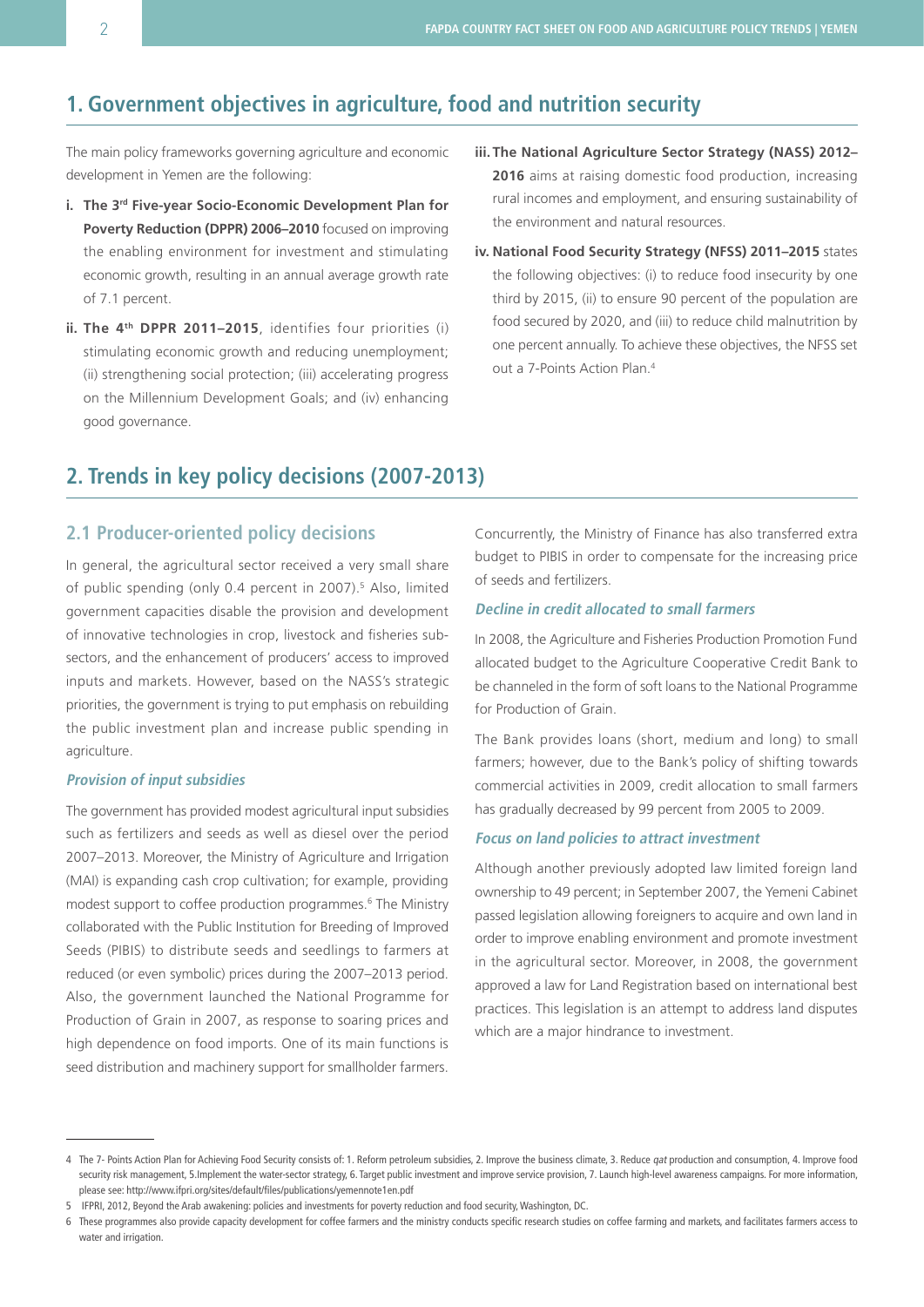#### **BOX - Qat consumption and production**

*Qat* is a mild addictive leaf that dominates life in Yemen; adult men spend extended afternoon hours chewing *qat* for a period lasting at least five hours.7 *Qat* is also increasingly consumed by women and children. *Qat* represents about 10 percent of household budget, aggravating poverty and leading to undernourishment especially among children and women. Nevertheless, as *qat* is the predominant cash crop, it accounted for about 6 percent of GDP and onethird of agricultural GDP in 2007, *qat* also plays a vital role in rural income and employment.<sup>8</sup> Agriculture accounts for more than 90 percent of water use, of which around 37 percent goes to irrigate *qat*. Since diesel fuel is used to power the tubewell pumps that irrigate *qat*, fuel subsidies have encouraged *qat* farmers to pump more water for *qat* production; the diesel prices before subsidies reform were far below the world market level. Qat is a primary cash crop in Yemen, is commonly chewed fresh as a daily stimulant. Qat represents



about 10 percent of household budget, and 75 percent of agriculture water goes to irrigate qat.

## **2.2 Consumer-oriented policy decisions**

Food insecurity is a critical issue in Yemen: more than 30 percent of the population is undernourished. In 2009, a National Nutrition Strategy was drafted but information on this is scarce. Only in 2013 did the Cabinet issue a decree concerning necessary measures to address widespread malnutrition in the country. The government has taken various measures to ensure access to food; ranging from price control on basic food items to social safety net programmes. These programmes are heavily dependent on donor funding, which means their sustainability is questionable.

#### **Attempts to reform fuel subsidies**

Fuel subsidies provided in Yemen were the highest in the Middle East and North Africa (MENA) region, representing about 20 percent of government expenditures in 2007, more than the total combined spending on education, health and social transfers.<sup>9</sup> The government was under pressure to reform its fuel subsidies, therefore it increased fuel prices by about 25 percent in 2010 as a first step.<sup>10</sup> This reform is expected to alter the production costs of economic activities in the short run, while freeing up substantial resources for the government that can be used for alternative spending.

#### **Proactive governmental role in food price control**

Yemen phased out food subsidies in the 1990s. However, the government has taken a series of decisions to regulate the market and control prices of foodstuffs. In 2007, a list of fines was issued for violations in posting and declaring food prices. In 2008, the Minister of Industry and Trade delegated the responsibility of setting the price of bread to the municipality capital Sana'a. In 2010, the Ministry approved regulatory, legal and administrative mechanisms to deal with the counterfeited and expired goods. In addition, in 2011 a specialized prosecution office for industry and trade was established to prevent the manipulation of staple food prices and reduce business irregularities. A reduction of commodity prices to reflect the improvement of the Yemeni Riyal exchange rate against foreign currencies, was encouraged in 2010.

#### **Increased cash transfer programmes**

The government, along with development partners, has increased the budget for social safety net programmes following the food crisis in 2007–2008 and the fuel reform in 2010.

The Social Welfare Fund (SWF) provides unconditional cash transfers, ranging from YER 2 000 (US\$ 9.3) to YER 4 000

8 World Bank,2007, Yemen towards qat demand reduction, Report No. 39738-YE.

<sup>7</sup> University of Arizona, 1985, The "rational peasant" vs sustainable livelihoods: the case of qat in Yemen; available at <http://ag.arizona.edu/~lmilich/yemen.html>

<sup>9</sup> World Bank, 2011, Petroleum subsidies in Yemen: leveraging reform for development,Policy Research Working Paper 5577.

<sup>10</sup> The increase was 15 percent for petrol, from 60 to 70 YER per liter (US\$ 0.2), and 14 percent for diesel, from 30 to 35 YER (US\$ 0.14).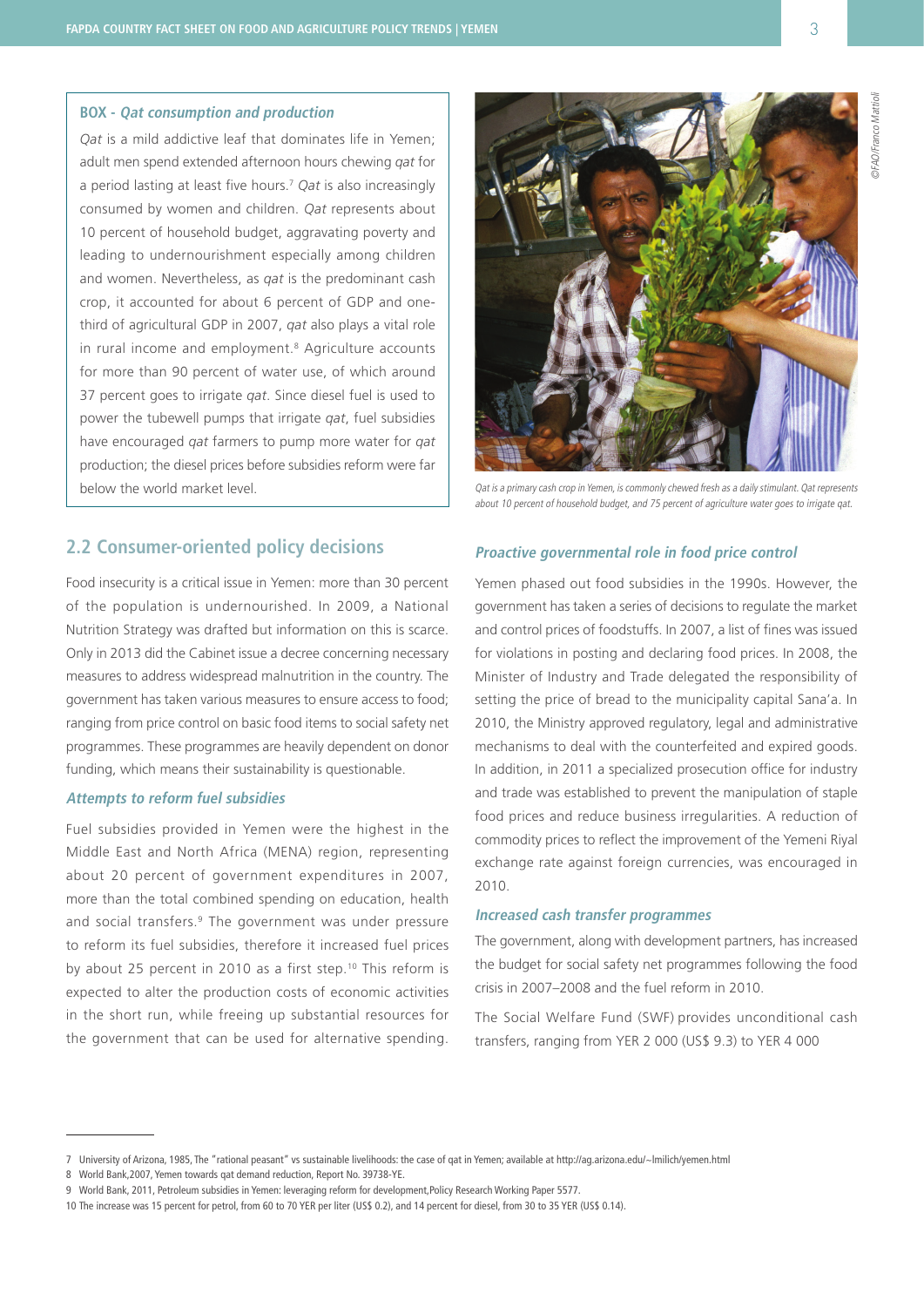(US\$ 18.6) per household per month, and are transferred on a quarterly basis through Post Offices, while in remote rural areas through SWF's district cashiers.11 Removals of fuel subsidies in 2010 and inflated prices eroded the relative value of the transfer and many beneficiaries either rent high-cost transport or pay a middleman to collect their entitlements at the Post Office. SWF also implemented conditional cash transfers in 2008 in ten districts in cooperation with the European Union and the Ministry of Education, targeting families with school-aged children. The additional cash is tied to the sustained enrolment of their children in school.

The Social Fund for Development (SFD)<sup>12</sup> provides community based cash-for-work for the chronic and transitory poor through the Productive Safety Net Labor-intensive Works Programme (LIWP). This programme is implemented both in rural and urban areas; targeting poor individuals employed to undertake land clearance, terrace rehabilitation, etc.

The Public Works Project (PWP) aims to create job opportunities for skilled and unskilled laborers, in order to provide infrastructure service for the poor and deprived communities in remote areas.<sup>13</sup>

### **Emergency food aid programmes intensified and focus on nutrition**

Due to Yemen's high levels of food insecurity and limited agricultural production, several emergency food aid programmes were scaled up by development partners to address the food crisis and its aftermath.

The Yemen Economic Corporation (YEC) in coordination with WFP, implemented direct food distribution and supplementary feeding initiatives in 2007/08. WFP also supported the Ministry of Health and Ministry of Education from 2007 to 2011 to implement emergency food aid programmes:

- The programme with the Ministry of Health targeted pregnant and lactating women, children 6-24 months, malnourished children below the age of 5, and other vulnerable groups. The programme delivered a monthly take-home food basket with special food products fortified with micronutrients and minerals.
- The programme with Ministry of Education aimed at promoting enrolment and school attendance of girls at all grade levels. Local councils in coordination with schools delivered takehome rations as 'food-for-education' .

## **2.3 Trade-oriented policy decisions**

After 13 years of negotiations, Yemen signed the official accession protocol to the World Trade Organization (WTO) at the end of 2013. Foreign trade liberalization had been at the core of the government's economic reform programme since the 1990s.

### **Promotion of foreign and domestic trade**

Foreign and Domestic Trade Acts were introduced in 2007 to accelerate the WTO accession process. The Foreign Act aimed to: (i) enforce supervision on foreign trade, development and advancement; (ii) import and export management on the basis of free trade; and (iii) promotion of export diversification. The Domestic Trade Act aimed at stabilizing supply of locally produced and imported goods, stimulating various trade sectors, regulating domestic trade according to the free market mechanism, and ensuring availability by encouraging construction of stockpiling infrastructure.

#### **Government involvement in import restrictions and tariffs**

Yemen has maintained seasonal import restrictions on selected fruits and vegetables since 2010 to protect domestic producers. Where no restrictions apply, food commodities are subject to an additional duty of 35 percent over and above the ordinary tariff of 25 percent. These restrictions are expected to be lifted upon Yemen's full accession to the WTO.



Water scarcity is one of the main constraints for the agriculture sector in Yemen. Of the 90 percent of available water used for agricultural production, 37 percent goes to the production of qat.

<sup>11</sup> SWF is the government's primary social assistance mechanism, it contributes to reducing poverty by increasing the access of poor communities to basic social and economic services, building the capacities of local partners, and empowering communities and local authorities.

<sup>12</sup> The SFD was established in 1997 and has similar objectives to SWF.

<sup>13</sup> PWP was established in 1996 under the supervision of the Ministry of Planning and International Cooperation (MOPIC) and funded by the World Bank.